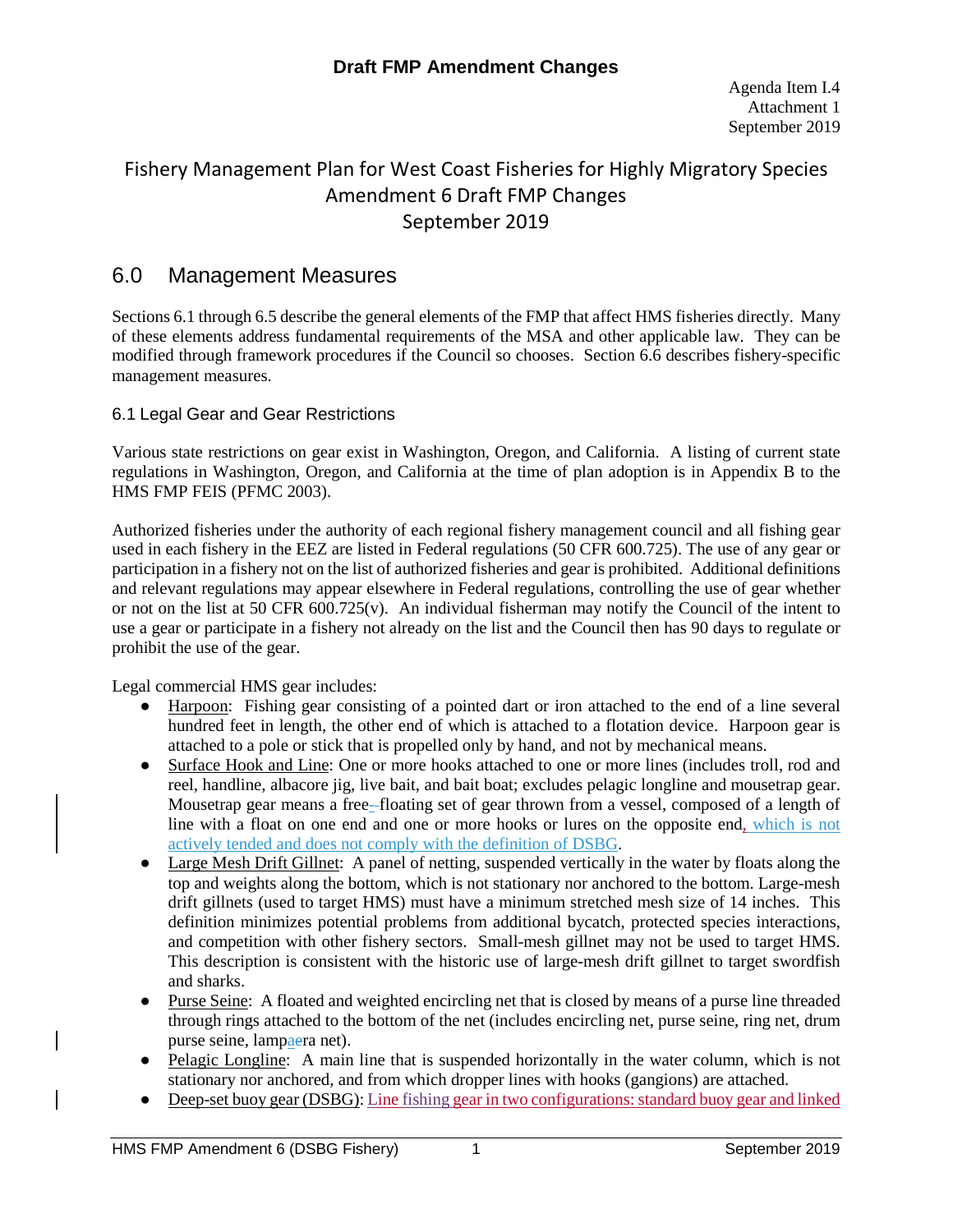buoy gear. The gear consists of either a vertical line affixed to a buoy array with one or more hooks, or a horizontal line attached to the terminal ends of two vertical lines with hooks attached, respectively. Both configurations require the hooks to be set below a minimum depth and that buoys are configured to avoid entanglement. The gear is fished during specified hours and has active tending requirements.

Legal recreational gear includes:

- Rod-and-Reel (pole-and-line): A hand-held (including rod holder) fishing rod with a manually or electrically operated reel attached.
- Spear: A sharp, pointed, or barbed instrument on a shaft. Spears can be operated manually or shot from a gun or sling.
- Hook and Line: One or more hooks attached to one or more lines (excludes mousetrap and DSBG).

These definitions of gear enassure consistent and unambiguous coastwide management. However, the framework adjustment procedures (Chapter 5) may be used to modify the definitions of legal commercial or recreational fishing gears, authorize new gears, or prohibit the use of existing legal gears. Therefore, the above list is not definitive.

Gear restrictions may specify the amount, dimensions, configuration or deployment of commercial, and recreational fishing gear, for example minimum mesh size or the number of hooks. Changes in gear regulations should minimize costs to the fisheries, insofar as this is consistent with achieving the goals of the change.

#### 6.2 Fishery Monitoring

#### *6.2.1 Permits*

Permits are a standard tool used in virtually all fishery management plans to support management by:

- Enhancing or facilitating collection of biological, economic or social data.
- Facilitating enforcement of laws and regulations.
- Identifying those who would be affected by actions to prevent or reduce excess capacity in the fishery.
- Providing information to meet international obligations.

A special kind of permit may be required for limited entry into a fishery. Implementation of a limited entry program would require an FMP amendment.

### 6.2.1.1 Commercial Permits

This FMP requires a Federal permit for all commercial HMS vessels that fish for HMS off of, or land HMS in, the States of California, Oregon, and Washington. This general HMS permit is endorsed with a specific endorsement for each gear type to be used. Initially, Tthere are no qualification criteria, such as minimum amount of landings, to obtain specific gear endorsements. Any commercial fisher may obtain the required gear endorsements. The permit is issued to a vessel owner for each specific fishing vessel used in commercial HMS fishing. This action is a practical procedure for tracking commercialtracking and controlling by permits to, commercial HMS fishing activities, and the effects of regulations on those activities.

Regulations implementing the FMP establish the permitting system and set the terms and conditions for issuing a permit. The permits and endorsements are subject to sanctions, including revocation, as provided by Section 308(g) of the MSA. Permit requirements could be changed in the future under the framework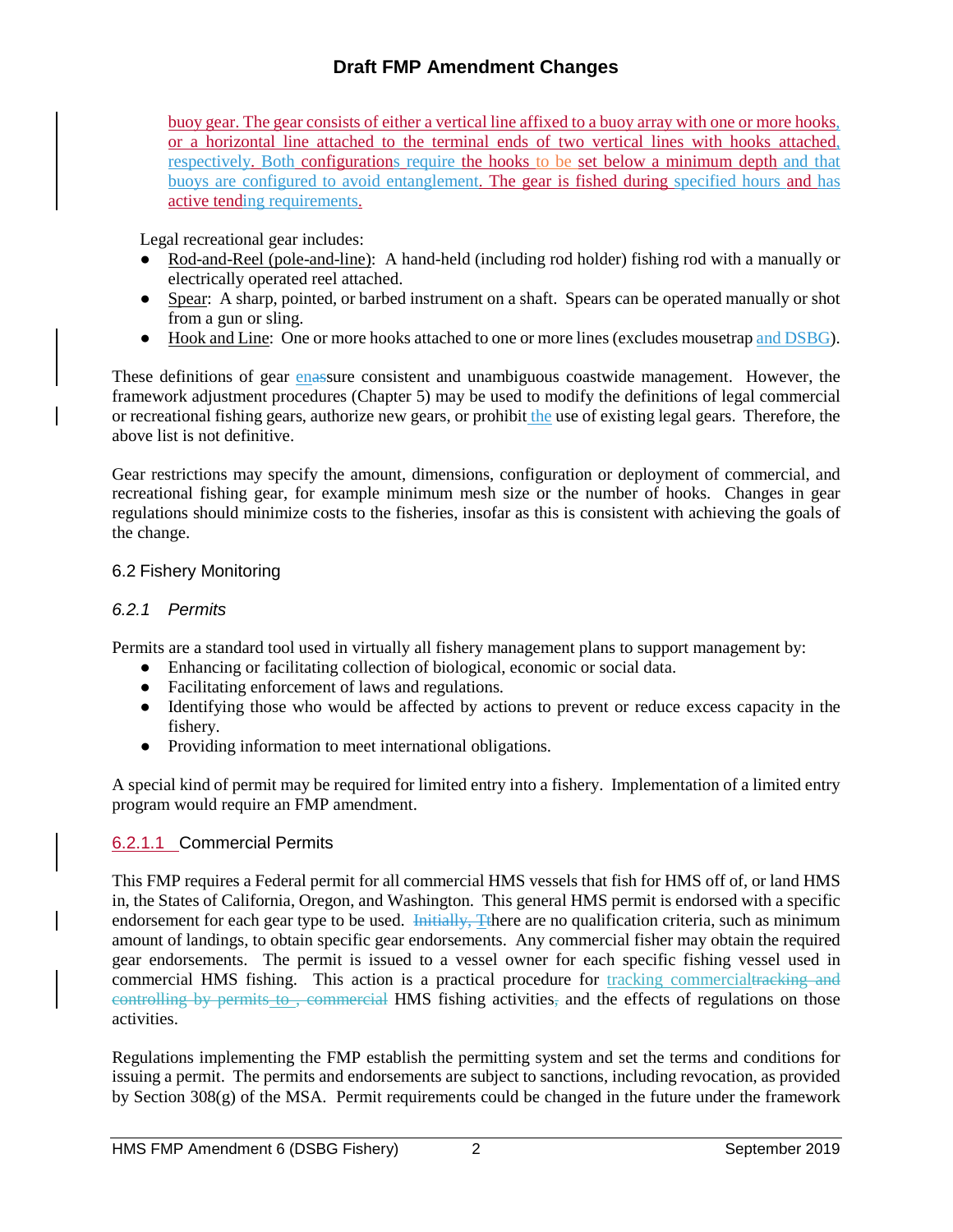procedures (Chapter 5). This permit program would not eliminate existing state permit or licensing requirements, or Federal permits under the HSFCA.

#### Drift Gillnet Limited Entry Permit

For individuals fishing with drift gillnet gear, a Federal drift gillnet limited entry (DGN LE) permit is required. These Federal DGN LE permits are subject to the following conditions:

- DGN LE permits are issued to an individual, and a vessel must be specified on the permit.
- DGN LE permits are issued annually for the fishing year starting April 1 and ending March 31 of the following year.
- Upon publication of NMFS' final rule to establish the Federal DGN permit, all California DGN permit holders would be eligible for a Federal DGN permit. If a 2017-2018 state permit renewal application is not received by CDFW or postmarked by March 31, 2018, the permit holder will not be eligible to receive a 2018-2019 Federal DGN permit.
- Thereafter, the deadline for receipt or postmark of a Federal DGN permit renewal application would be April 30 of the fishing year (e.g., April 30, 2019 for the April 1, 2019 - March 31, 2020 fishing year).
- A DGN permit that has expired will not be renewed unless the permit owner requests reissuance by July 31 (three months after the renewal application deadline) and NMFS determines that failure to renew was proximately caused by illness, injury, or death of the permit owner. If the permit expires, it will be forfeited and NMFS will not reissue the permit to anyone.<sup>[1](#page-2-0)</sup>
- DGN LE permits can be transferred at most once every three fishing years. For the purpose of determining transfer eligibility, the fishing year starts April 1 and ends March 31 of the following year.
- DGN permits may be transferred to another individual only if the current permit holder has held the Federal DGN LE permit for a minimum of three consecutive years (counted April 1 to March 31 of the following year). At the time of the establishment of the Federal DGN LE permit system, the length of time an individual has held a California drift gillnet limited entry permit carries over (e.g., if an individual has held a California DGLE permit for 2 years, they are eligible to transfer the Federal DGN LE permit after 1 year). Exceptions to this limitation on permit transfer may be made under the following circumstances:
	- o The permittee suffers from a serious illness or permanent disability that prevents the permittee from earning a livelihood from commercial fishing.
	- o If the permittee's heirs or estate submit a transfer request within six months of the permittee's death.
	- o Upon dissolution of marriage if the permit is held as community property.
- A permit holder may designate another individual to fish under their permit for up to 15 days per year; the substitute must hold a valid general HMS permit and comply with all other Federal permitting requirements.

Deep-Set Buoy Gear Limited Entry Permit

A Deep-Set Buoy Gear Limited Entry (DSBG LE) permit is required to fish with DSBG in Federal waters

<span id="page-2-0"></span><sup>&</sup>lt;sup>1</sup> These renewal deadlines (April 30 and July 31) for the Federal DGN permit differ from the state permit renewal deadlines but are consistent with procedures for other Federal permits. Compared to the state DGN permit, the July 31 deadline imposes a shorter renewal window period and does not provide a mechanism to appeal for reinstatement in the event of a failure to renew.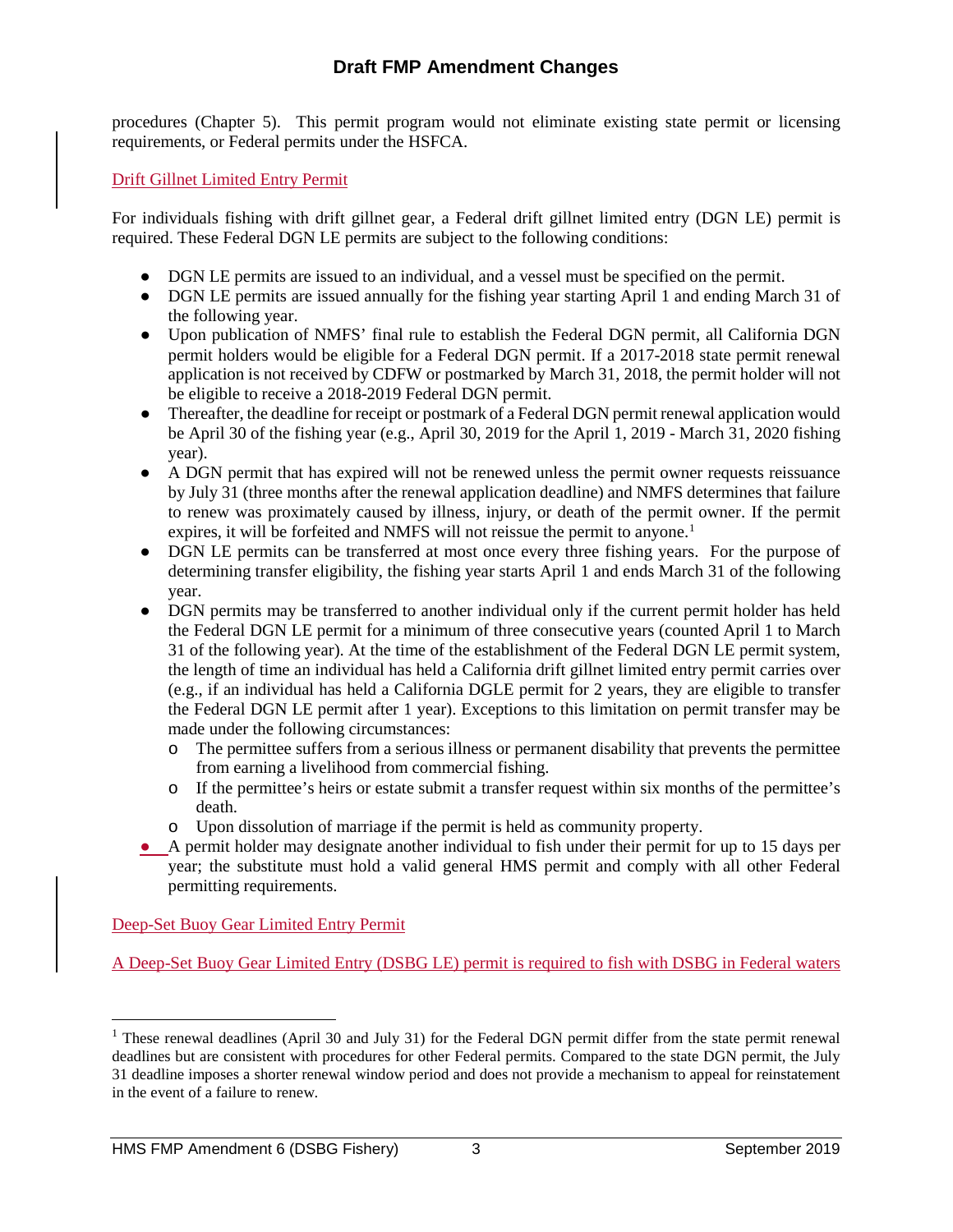east of 120° 28' 18" W. longitude.

#### **Permit Possession**

The DSBG LE permit is held by a person, as defined at 50 CFR 660.702, who must designate a vessel on the permit. The designated vessel need not be owned by the permit holder. The permit holder may change the vessel designation on the permit by written request to NMFS not more than once per calendar year unless a *force majeure* event renders the assigned vessel incapable of operation. The vessel owner must also hold a General HMS permit for the vessel from which a DSBG permit is being fished. A person may only hold one DSBG LE permit. Multiple DSBG LE permits may designate the same vessel, but only one DSBG LE permit may be fished from any one vessel at a time. The permit holder is would not be required to be onboard the vessel when DSBG is in use.

#### **Number of DSBG LE Permits Issued Annually and Maximum Number**

Up to 50 permits will be issued for the first year for which the fishery is authorized and up to 25 additional permits may be issued annually in subsequent years until either a) a maximum of 300 permits are issued, b) NMFS determines, based on applicable law (principally the ESA and MMPA), that the maximum number of permits should be less than 300, or c) the Council determines that the maximum number of permits should be less than 300 based on its consideration of any relevant factors such as those enumerated in Section 303(b)(6) of the MSA. Permits which are not renewed do not count towards the annual permit allocation for the following year and may be issued to new applicants in addition to the annual 25 permits.

Permits are issued by ranking applicants according to the permit qualification criteria listed below. When an application is received, the eligible applicant will be added to the applicant pool and ranked based on the qualification criteria. Applications will only be accepted during a predetermined time period each year. Qualification for issuance of a permit will be determined prior to the permit year and/or fishing season. Applications may be submitted until the maximum number of permits have been issued.

### **Limited Entry Permit Qualification Criteria**

DSBG LE permits are issued to eligible applicants in rank order according to the tiered eligibility criteria listed below. Should more eligible applicants qualify based on a tier category than the number of permits to be issued in a single year, eligible applicants are additionally ranked according the total landed weight of swordfish attributable to the applicant by the relevant gear type. Even if an applicant qualifies under more than one tier criterion, that person will only be issued one permit, based on their highest tier qualification. The following tier categories are used for ranking eligible applicants:

- 1. DSBG EFP holders who have made at least 10 observed DSBG sets by December 31, 2018.
- 2. DGN LE permit holders who have made at least one DGN landing between the 2013-2014 and 2017-2018 fishing years and surrender their DGN LE permit as part of a state or federal DGN permit trade-in or buy-back program.
- 3. DSBG EFP holders who have made at least 10 observed DSBG sets by the effective date of the Final Rule authorizing DSBG.
- 4. Individuals who possessed a California Swordfish Permit in the 2018-2019 fishing year and made at least one swordfish landing using harpoon ghear between the 2013-2014 and 2017-2018 fishing years.
- 5. DGN LE permit holders who have made at least one DGN landing between the 2013-2014 and 2017-2018 fishing years and did not surrender their DGN LE permit as part of a state or federal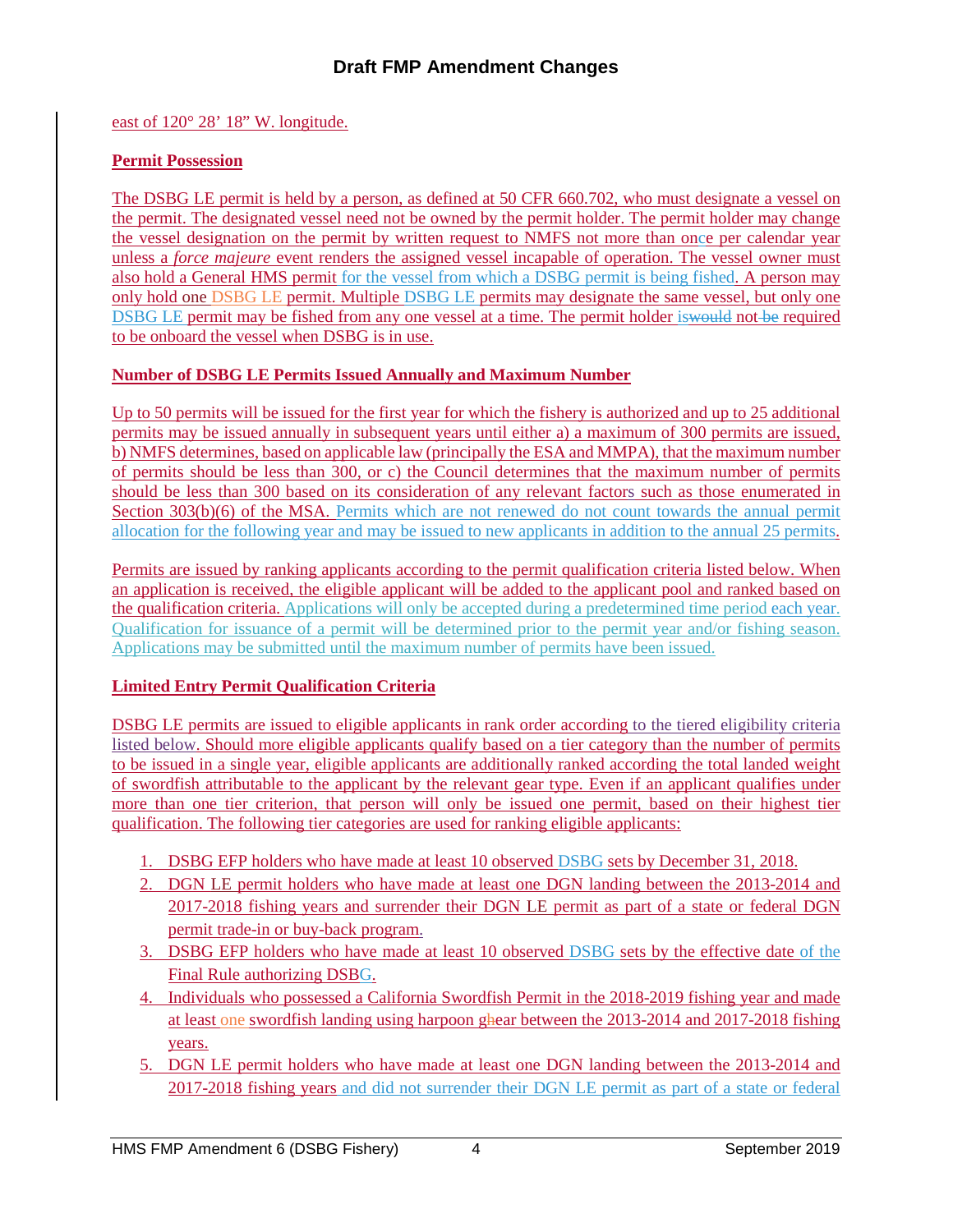DGN permit trade-in or buy-back program.

- 6. DGN permit holders who have not made a swordfish landing with DGN gear since March 31, 2013 and surrender their DGN LE permit as part of a state or federal DGN LE permit trade-in or buyback program.
- 7. DGN LE permit holders who have not made a swordfish landing with DGN gear since March 31, 2013 and did not surrender their DGN LE permit as part of a state or federal DGN permit trade-in or buy-back program.
- 8. Any individual with a documented swordfish landing between the 2013-2014 fishing year and the effective date of the Final Rule authorizing DSBG. The basis for documenting a commercial swordfish landing attributable to the applicant will be specified in Federal regulations.

If the pool of eligible applicants based on the above criteria is exhausted before the maximum number of DSBG LE permits has been issued, additional permits may be issued to any individual submitting an application and permits will be distributed in the order in which such applications are received ("first come, first served").

#### Permit Renewal

The HMS LE DSBG permit is valid for one year and expires if not renewed. A permit will be renewed based on application by the permit holder and as long as the permit holder has adhered to any requirements specified in Federal regulations. Federal regulations will specify any requirements and deadlines for permit renewal applications such that the permit may be reissued for the next year. The number of expired permits will be added to the number of permits to be issued in subsequent years such that only valid, issued permits are counted toward the cumulative maximum number to be issued in a year.

Permit Transfer

HMS LE DSBG permits are not transferable. The Council may authorize permit transfers, and any related conditions, through the biennial management process (Chapter 5).

### 6.2.1.2 Recreational Permits

This FMP requires a Federal permit for all commercial passenger recreational fishing vessels (CPFV) that fish for HMS, but an existing State permit or license for recreational vessels can meet this requirement. The Council requests states to incorporate in their existing CPFV permit systems an allowance for an HMS endorsement on the permits so that statistics can be gathered on that segment of the HMS fishery. This action is a practical procedure for tracking and controlling, by permits, recreational HMS fishing activities and the effects of regulations on those activities.

### *6.2.2 Reporting Requirements*

The MSA requires that FMPs specify the pertinent data that shall be submitted to the Secretary with respect to commercial, recreational, and charter fishing in the fishery, including, but not limited to, information regarding the type and quantity of fishing gear used, catch by species in numbers of fish or weight thereof, areas in which fishing was engaged in, time of fishing, number of hauls, and the estimated processing capacity of, and the actual processing capacity utilized by, United States fish processors (Section  $303(a)(5)$ ).

Catch, effort, and catch disposition data are critical for monitoring the fisheries, assessing the status of the stocks and fisheries, and evaluating the effectiveness of management. Historically, data necessary for management of HMS were not regularly or fully collected by State, Federal, or international organizations.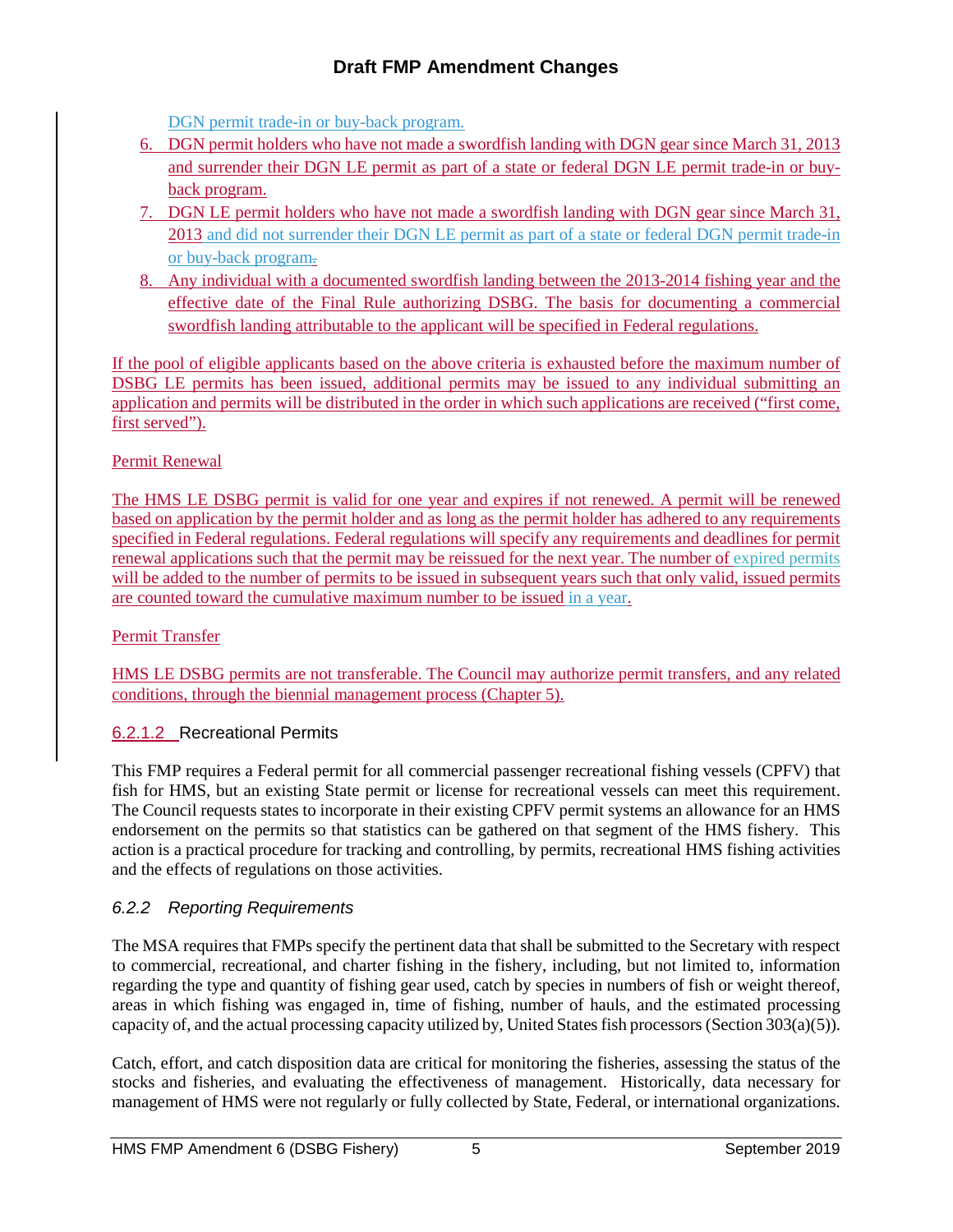HMS reporting requirements for basic catch-effort and bycatch are inconsistent among the states and may be insufficient for stock and fishery monitoring. Various overlapping reporting requirements may apply to vessels fishing for HMS from the West Coast. Permitting under the HSFCA, states, the IATTC, and the WCPFC all trigger reporting requirements that may vary across different fisheries. A uniform Federal requirement for vessels catching HMS in the West Coast EEZ facilitates consistent reporting.

All commercial and recreational party or charter/CPFV fishing vessels fishing for HMS must maintain and submit logbooks to NMFS. The original logbook form for each day of the fishing trip must be submitted to either NMFS or the appropriate state management agency. State or existing Federal logbooks can meet this requirement as long as essential data elements are present, and data are available to NMFS subject to a data exchange agreement.<sup>[2](#page-5-0)</sup> In any case, existing state reporting requirements, including those for landing receipts, would remain in effect. These reporting requirements may be adjusted under the framework process (Chapter 5). These requirements facilitate obtaining commercial (including CPFV) catch and effort data and allow for NMFS to develop a standardized database on West Coast fisheries.

## *6.2.3 Fishery Observer Authority*

Observer programs are important for obtaining accurate information on total catch, catch disposition and protected species interactions, and also for detailed biological data and samples that managers cannot expect fishers to collect. Catch disposition information importantly includes data on bycatch, for which observers are indispensable in most cases (Section 6.3). Observation also can be very useful to better understand how different gears are actually deployed and how practical and effective regulations actually are. Observer placement authority for NMFS facilitates obtaining more accurate and complete information about fisheries. However, observers may not be suitable for all vessels; smaller vessels may not have accommodations for observers and vessels that take extended trips are much more costly to observe. Therefore, it is incumbent on NMFS to develop an observer sampling plan that, in addition to the scientific objectives, also recognizes the different types of vessels and vessel capabilities in the various fisheries.

An observer program must include a sample design and cost analysis (including impacts on the vessels being sampled) for Council review and comment prior to implementing the program. The sampling design will include the sampling rate, which is a function of the required sample size for determining take rates or amounts with a given precision. When a take amount is the result of infrequent events, as in certain protected species interactions, very large sampling of a fleet is needed for its precise estimation, and cost will be the determining factor for sample size.

NMFS may require that vessels carry observers when directed to do so by the NMFS Regional Administrator. NMFS is to complete initial observer sampling plans within six months of FMP implementation. NMFS will also develop initial observer sampling programs for the private recreational fisheries at a later date. This FMP focuses initially on the fisheries inadequately or not monitored under Federal authority (MMPA, ESA) in meeting the FMP goal of documenting and reviewing bycatch mortality and protected species interactions in HMS fisheries. Observer programs are initially mandated for the longline, surface hook-and-line, small purse seine, and CPFV fisheries.

Prior to implementation of this FMP, the large- and small-mesh drift gillnet fisheries already had MMPAmandated observer programs, and the pelagic longline fishery came under an ESA mandate for observers. These programs will be periodically reviewed by the HMSMT for adequacy in meeting the goals of this FMP (important if the sampling rates in the protected species programs are reduced).

<span id="page-5-0"></span><sup>&</sup>lt;sup>2</sup> Samples of logbook forms at the time the FMP was implemented can be found in the HMS FMP FEIS (PFMC 2003), Appendix D.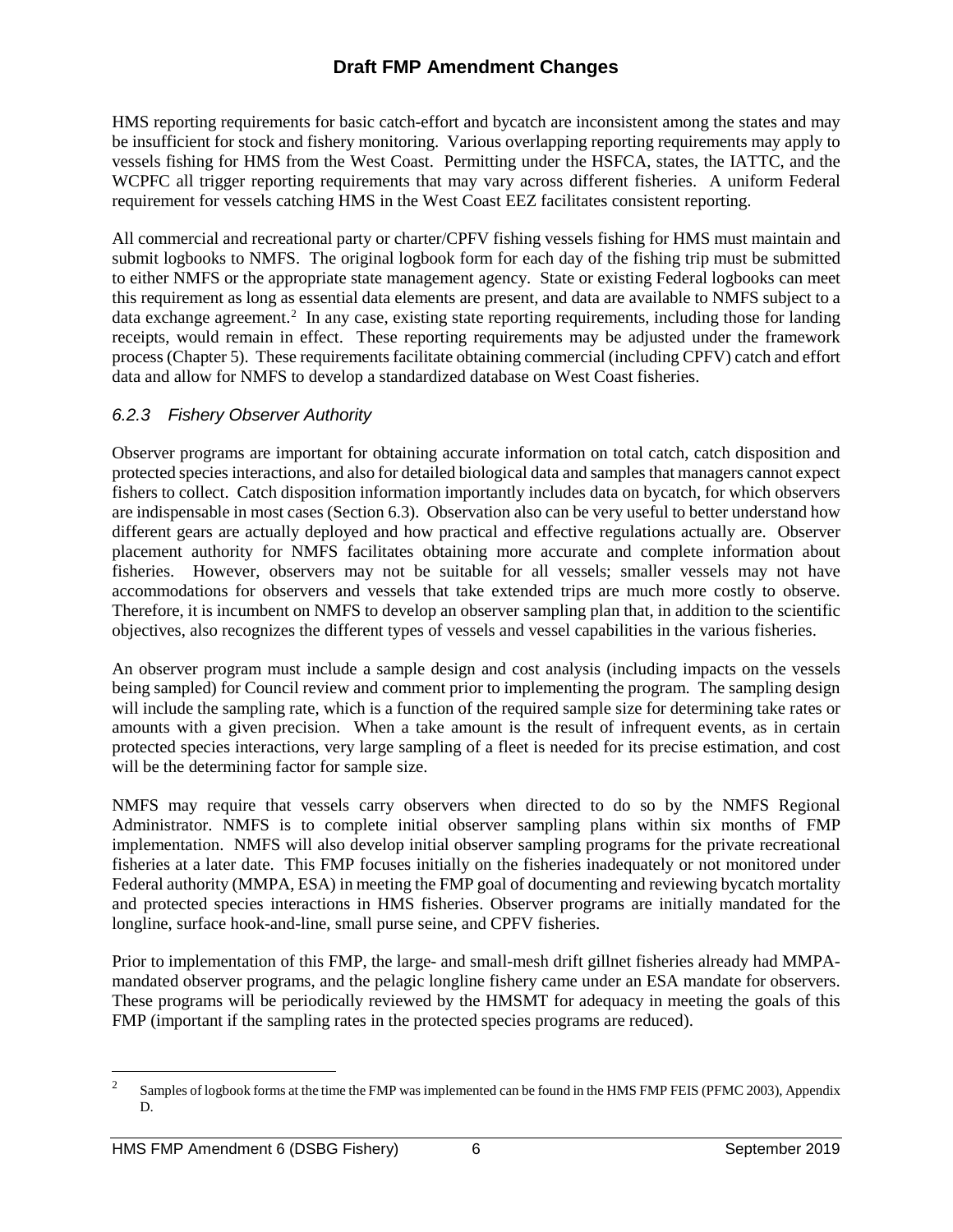#### 6.3 Bycatch Monitoring and Minimization

The MSA requires that bycatch in fisheries be assessed, and that the bycatch and bycatch mortality be reduced to the extent practicable. Specifically, National Standard 9 states that an FMP shall establish a standardized reporting methodology to assess the amount and type of bycatch occurring in the fishery, and include conservation and management measures to the extent practicable and in the following priority: 1) minimize bycatch; and 2) minimize the mortality of bycatch which cannot be avoided.

Bycatch has been identified as a concern in HMS drift gillnet and longline fisheries and large-vessel purse seine fisheries (see Appendix C). Anecdotal accounts indicate bycatch in the small-vessel HMS purse seine and albacore troll fishery is relatively low, but these fisheries have not had formal observer programs. The harpoon fishery is thought to have little, if any, bycatch due to the selective nature of the gear.

#### *6.3.1 Standardized Bycatch Reporting Methodology*

The Council examined existing bycatch reporting methodologies, and found that current logbook requirements for the various fisheries (states, NMFS and IATTC), together with periodic recreational fishing surveys and port sampling, have provided an important source of information on catch and bycatch for all HMS fisheries (Appendix C, section 5). Nonetheless, certain additional measures were considered to provide improved standardization of logbook reporting and better ground-truthing of the logbook data through pilot observer programs for some of the presently unobserved fisheries. Observer programs are authorized consistent with observer sampling plans prepared by NMFS (Section 6.2.3). All commercial and recreational party or charter/CPFV fishing vessels must maintain and submit to NMFS logbook records containing catch and effort statistics, including bycatch. These measures, together with existing reporting requirements, should provide for a comprehensive standardized bycatch reporting system.

### *6.3.2 Minimizing Bycatch and Bycatch Mortality*

Additional actions that will have the effect of reducing bycatch and bycatch mortality are discussed in Appendix C and under the various fishery-specific actions in Sections 6.6.1 (drift gillnet fishery), and 6.6.2 (pelagic longline fishery).

The FMP provides for a fishery-by-fishery review of measures to reduce bycatch and bycatch mortality (see Appendix C); establishes a framework for implementing bycatch reduction, adopts measures to minimize bycatch in pelagic longline and drift gillnet fisheries (Section 6.6), and adopts a formal voluntary "catch-and-release" program for HMS recreational fisheries. This meets the goals of the MSA and of this FMP and the requirements for estimating bycatch and for establishing measures to reduce bycatch and bycatch mortality in HMS fisheries.

The framework procedure may be used to implement additional bycatch reporting and reduction measures. Potential measures/methods include but are not limited to:

- logbooks
- observers
- time/area closures
- gear restrictions or modifications, or use of alternative gear
- educational programs
- performance standards
- real-time data collection programs (e.g., VMS, electronic logbooks)

The voluntary "catch-and-release" program promotes reduction of bycatch mortality and waste by encouraging the live release of unwanted fish. Its rationale and origination for recreational fisheries is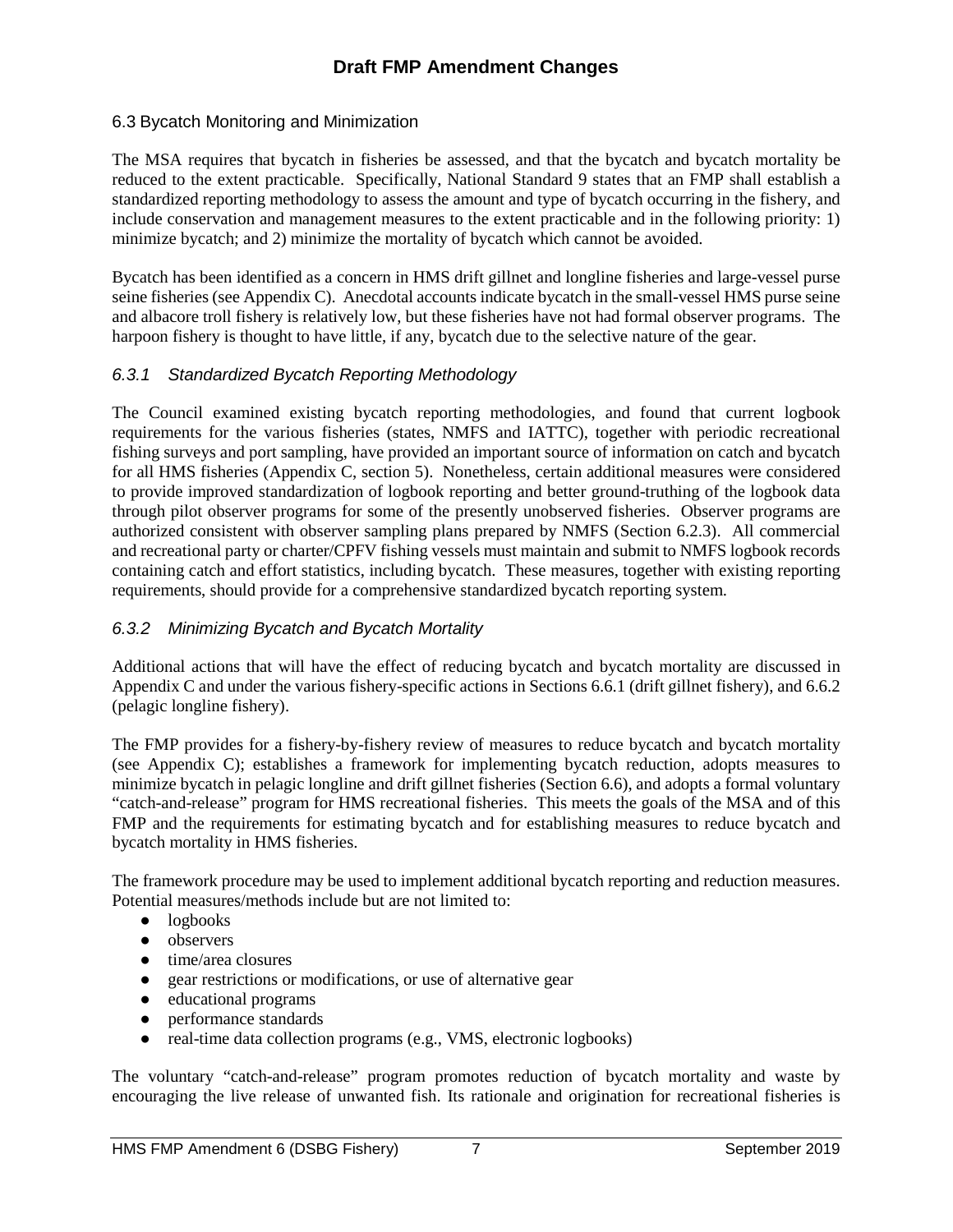explained in Appendix C, Section C.7. The establishment of the catch-and-release program removes live releases in the recreational fisheries from the "bycatch" category as defined in the MSA in Section 3(2) and also promotes the handling and release of fish in a manner that minimizes the risk of incidental mortality, encourages the live release of small fish, and discourages waste.

Shared EC Species, identified in Section 3.3, could continue to be taken incidentally without violating Federal regulations, unless regulated or restricted for other purposes, such as with bycatch minimization regulations. The targeting of Shared EC Species is prohibited.

#### *6.3.3 Protected Species*

Various Federal laws provide protection for special resources, including those for protected species under ESA, MMPA, and MBTA. Interactions of HMS fishing gears with protected species are described in Appendix D. This FMP authorizes the adoption of measures to minimize interactions of HMS gears with protected species and to implement recommendations contained in Biological Opinions (ESA), Take Reduction Plans (MMPA), Seabird Management Plans, or other relevant documents pertaining to HMS fisheries. The FMP also authorizes programs to collect information on interactions in any or all HMS fisheries.

Fishery-specific measures affecting protected species are included in the initial management measures for drift gillnet and longline fisheries (Sections 6.6.1, 6.6.2). Protected species interactions with the other gear types are not major issues (Appendix D), and no alternatives were considered for those gears.

The FMP adopts a framework authorization for protected species conservation measures and implements initial conservation and management measures for drift gillnet and pelagic longline fisheries as described in section 6.6, Appendix D, and the HMS FMP FEIS (PFMC 2003, sections 9.2.5.1-2). The FMP requires general provision for its proposed protected species measures and also for future measures to reduce the takes of protected species and to minimize the risk of adverse impacts from those takes. The framework provisions of the FMP would be used to address new protected species concerns as they are identified.

Both through the SAFE Report and through special reports from interested parties (which could include the U.S. Fish and Wildlife Service or environmental organizations), the Council

- will be advised of new protected species concerns;
- would direct the HMSMT or others to investigate and recommend action;
- will determine if action is needed and, if it is viewed as a matter of substantial concern, will direct the completion of necessary documents to analyze the issues and evaluate alternatives; and
- will submit recommendations for corrective action to NMFS for consideration.

If an action is recommended by the Council and approved by NMFS, the action will be implemented by NMFS.

In fisheries where protected species takes are already being addressed, as by the Pacific Offshore Cetacean Take Reduction Team (POCTRT) for the drift gillnet fishery, any recommendations and supporting analyses by the POCTRT, will be provided by NMFS to the Council for consideration. The Council will make recommendations as it deems appropriate to NMFS, which will make final decisions on whether to proceed with rulemaking under the MMPA or MSA, as appropriate.

### *6.3.4 Prohibited Species*

As indicated in Section 3.4, certain species are proposed to be designated as "prohibited species" under the FMP, meaning that they cannot be retained, or can be retained only under specified conditions, by persons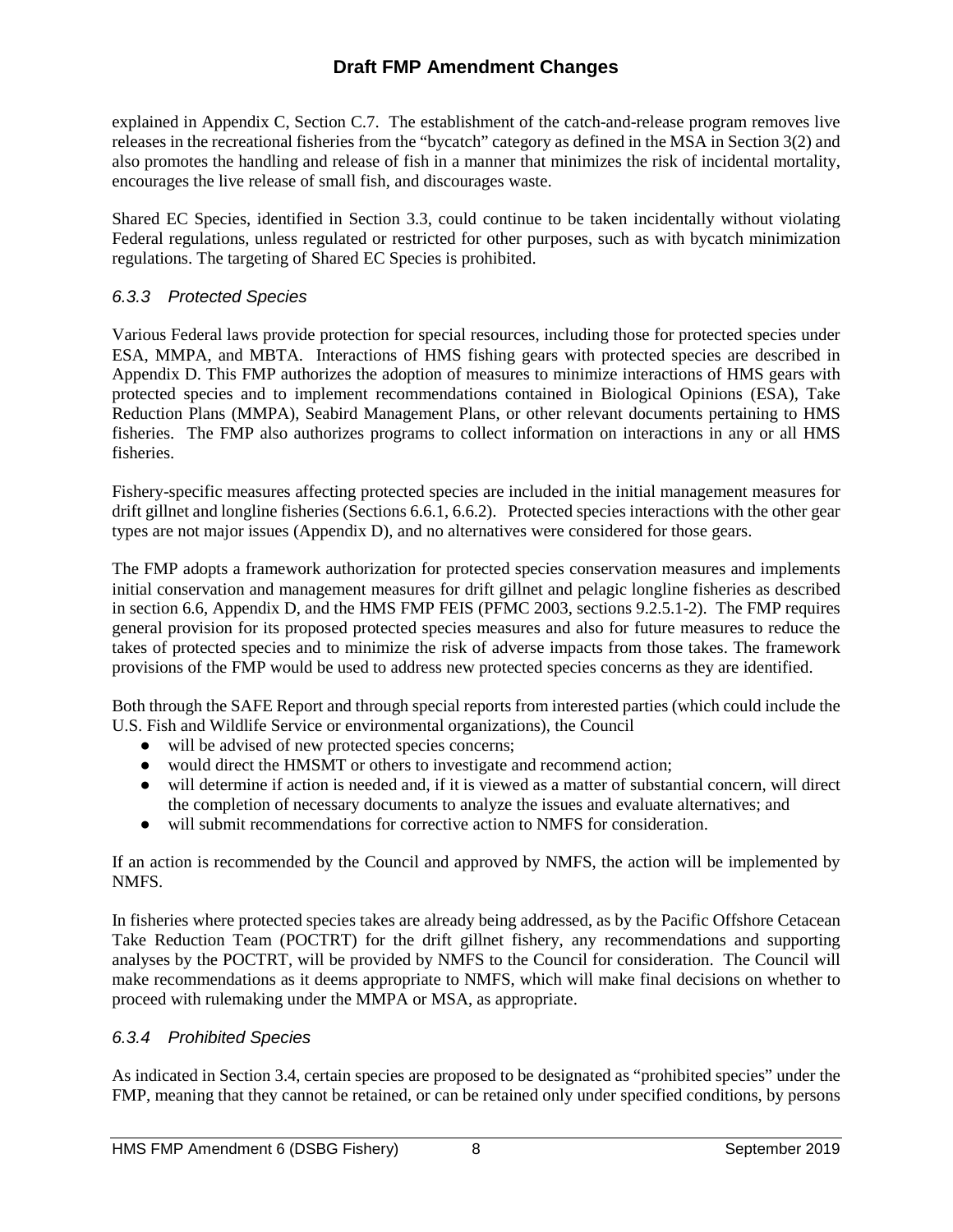fishing for management unit species. Three species of shark, as well as Pacific halibut and Pacific salmon, are recommended for this designation. The designation of prohibited species could be changed using framework procedures.

This FMP prohibits retention of great white, basking, and megamouth sharks (except for sale or donation of incidentally-caught specimens to recognized scientific and educational organizations). This FMP also prohibits retention of Pacific halibut and salmon (except when caught with authorized gears during authorized seasons). Neither the populations of these rare or low productivity sharks nor the strict management of halibut and salmon should be compromised by HMS fisheries. The prohibited species status of halibut and salmon is also consistent with U.S. policy and other FMPs.

The great white shark's low productivity, its accessibility in certain localized areas, and its appeal to trophy hunters make it especially vulnerable to depletion. The species has been protected in the State of California since 1995; it may not be taken except for scientific and educational purposes under State permit. The sale (or donation) of incidentally-caught specimens, live or dead, to recognized scientific and educational organizations for research or display purposes would be allowed.

Megamouth sharks are extremely rare, though they are taken in the drift gillnet fishery on rare occasions. Protection is recommended because of extreme rarity and uniqueness. Sale (donation) of incidentally caught specimens to recognized scientific and educational organizations for research or display purposes would be allowed.

Basking sharks occur in greatest numbers in the Eastern Pacific in autumn and winter months. The fins are valuable in East Asian markets. This species is recommended for protection because it is thought to be among the least productive of shark species and thus highly vulnerable to depletion. The north Pacific stock is listed as endangered by the World Conservation Union (IUCN Red List of Threatened Species). The sale (donation) of incidentally-caught specimens, live or dead, to recognized scientific and educational organizations for research or display purposes is allowed.

Pacific halibut and Pacific salmon, while not HMS, are important as incidental catch in some HMS fisheries and so are recommended to be prohibited to ensure they are not targeted by HMS fishers, unless with authorized gear during authorized seasons. The fisheries that target halibut and salmon are already overcapitalized. Further, some runs of salmon are listed as threatened or endangered.

### 6.4 Controlling Catch

### *6.4.1 Quotas or Harvest Guidelines*

A *quota* is a specified numerical harvest objective for a stock, the attainment (or expected attainment) of which causes the complete closure of the fishery or fisheries for that species. A *harvest guideline* is a numerical harvest level that is a general objective and is not a quota. A harvest guideline and an annual catch target (ACT) are functionally equivalent. Attainment of a harvest guideline or ACT does not require a management response, but it does prompt review of the fishery. This will include an HMSMT meeting to evaluate the status of the stock and to make recommendations.

Factors involved in choosing between a quota or harvest guideline/ACT include:

- the status of the stock and the need to prevent overfishing or rebuild overfished stocks;
- effects on bycatch;
- impacts on fisheries;
- achievement of the FMP goals and objectives;
- ability to monitor catches during the season; and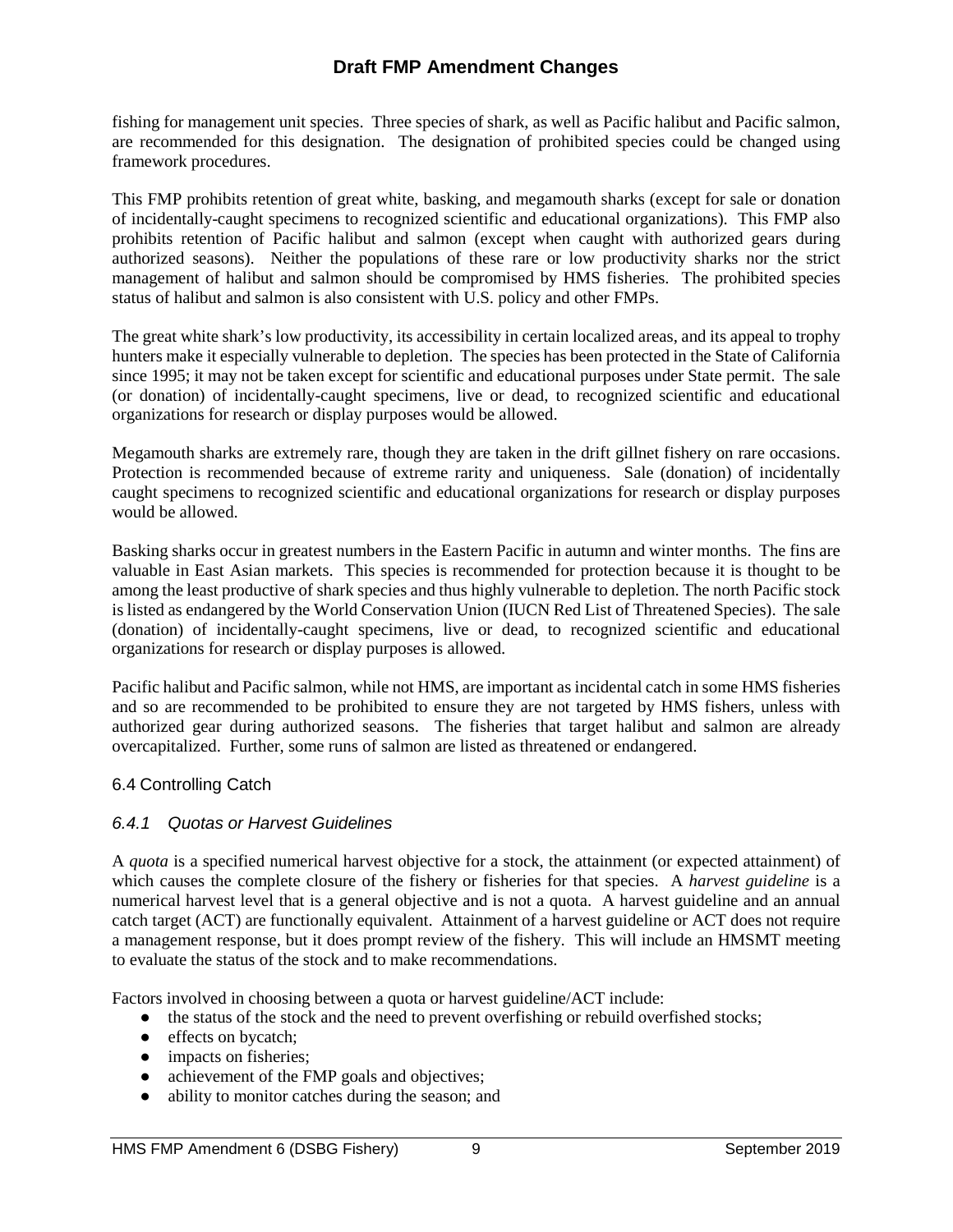● U.S. obligations under an international agreement.

Harvest guidelines/ACTs can help prevent overfishing or localized depletion of vulnerable species, or can be used in implementing management decisions by international HMS management bodies. Allocation of guideline amounts among fisheries may be necessary (see Section 6.4.2).

This FMP establishes harvest guidelines for selected shark species and authorizes establishment or modification of quotas or harvest guidelines under the framework provisions. These harvest guidelines are based on a "local MSY" concept. Initial harvest guidelines for common thresher and shortfin mako sharks, are set equal to an OY estimate specified as 0.75MSY. The MSY used is the local MSY (LMSY), as the stock-wide maximum sustainable harvests are not known.

The initial harvest guidelines are OY=0.75xLMSY, as follows:

| common thresher | 340 mt (round weight)  |
|-----------------|------------------------|
| shortfin mako   | 150 mt (round weight). |

The rationale for these harvest guidelines is that, as vulnerable species in this FMP and with total catches and extent of stocks poorly known, management of these sharks under precautionary harvest guidelines is appropriate. The thresher shark harvest guideline is lower than the recommended harvest limit set in the tristate fishery management plan for thresher shark in place prior to FMP implementation.

These harvest guidelines pertain only to the portion of the stocks that are vulnerable to capture by West Coast vessels as they now fish. They are particularly conservative because local MSY necessarily underestimates stock-wide MSY. The guidelines are catch benchmarks that warn of possible approach to the local sustainable maximum.

The HMSMT will review the catches from the previous statistical year (April 1-March 31) and compare those catches with the established harvest guidelines; evaluate the status of the stocks; and develop recommendations for management measures, as appropriate. These management measures will be presented to the Council as part of the SAFE document at its September and/or November meetings to be reviewed and approved for public review. Final action on management measures would be scheduled for the Council's March meeting in the biennial cycle.

### *6.4.2 Allocation*

This FMP authorizes allocation of HMS quotas or harvest guidelines among U.S. West Coast-based HMS fisheries if necessary using the full rulemaking framework process. In addition to other requirements of the FMP, the Council will consider the following factors when adopting allocations of HMS among domestic fisheries:

- present participation in, and dependence on, the fishery, including alternative fisheries;
- historical fishing practices in, and historical dependence on, the fishery;
- economics of the fishery;
- agreements or negotiated settlements involving the affected participants;
- potential biological impacts on any species affected by the allocation;
- consistency with the MSA National Standards; and
- consistency with the goals and objectives of the FMP.

The FMP does not establish initial quota allocations to different fisheries or fishery sectors, except that the commercial sale of striped marlin is prohibited, a de facto allocation to the recreational sector. No compelling argument was raised for repealing the long-standing (since 1937) no-sale status of striped marlin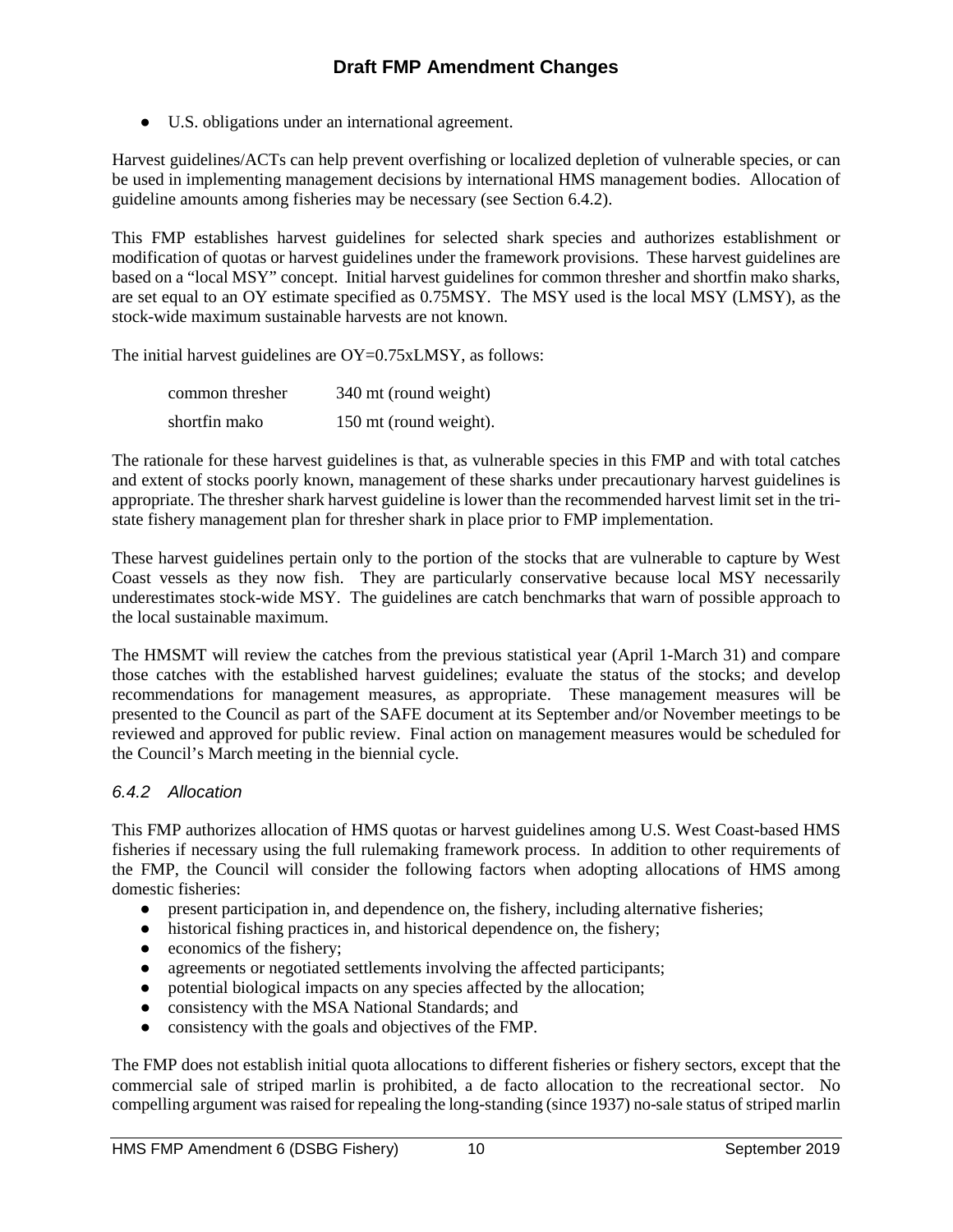in California and for establishing it as a commercial species on the West Coast. Future allocations could be made using framework procedures. There is no pressing need to establish allocations as long as constraining ACLs are not implemented consistent with the international exception.

### *6.4.3 Incidental Catch Allowance*

Incidental catch refers to harvest of HMS that are unavoidably caught while fishing for other species or fishing with gear that is not legal for the harvest of HMS. This FMP authorizes the harvest and landing of incidental catches by gears not listed as legal HMS gears in the FMP, up to a maximum number or percentage of the total weight, per landing. The incidental limit may be adjusted, or separate limits may be established, for different non-HMS fisheries, in accordance with framework procedures described in this chapter. The objectives of allowing incidental catches are to:

- Minimize discards in fisheries using gear that is not legal for harvesting HMS, while increasing fishing income by allowing retention and sale of limited amounts of HMS.
- Discourage targeting on HMS by non-HMS fisheries; also reduces any associated take of marine mammals, sea turtles, and seabirds.

This FMP allows incidental commercial landings of HMS, within limits, for non-HMS gears (e.g., bottom longline, trawl, pot gear, small mesh drift gillnet, set/trammel gillnets). These landing limits are:

- Small-mesh and set-net gillnetters may not land swordfish (consistent with California law), but are be permitted to land other HMS, with the restriction of 10 fish per landing of each non-swordfish highly migratory species.
- Bottom longline landings are restricted to three HMS sharks in total or 20% of total landings by weight of HMS sharks, whichever is greater by weight.
- Trawl, pot gear, and other non-HMS gears are restricted to a maximum of 1% of total weight per landing for all HMS shark species combined (i.e., blue shark, shortfin mako shark, and common thresher shark) or two HMS sharks, whichever is greater.

These limits discourage targeting of HMS with non-HMS gears by limiting the allowed landings; reduces wastage of HMS by still allowing traditional levels of incidental catch by those gears.

These allowances are based on the frequency of HMS in landings by non-HMS gears, and are intended to be practical with respect to the levels of HMS expected to be taken by non-HMS gears while not targeting HMS. A description of analysis used to determine these limits may be found in the HMS FMP FEIS (PFMC 2003, section 9.2.4.2).

### *6.4.4 Prohibition on the Sale of Striped Marlin*

This FMP prohibits the sale of striped marlin by vessels under Council jurisdiction. Greater regional and national net benefits are obtained from continuing coastwide under Federal authority the long-standing California policy of reserving this species for sport use only. Striped marlin is considered to have far greater value as a recreational rather than commercial target species, and is only available seasonally. Prohibiting its sale removes the incentive for its taking by commercial fishers.

### 6.5 Other Measures

### *6.5.1 Treaty Indian Fishing*

This FMP authorizes adoption of measures and procedures to accommodate treaty fishing rights in the initial implementing regulations for the FMP. The FMP also authorizes revisions to the initial regulations through regulatory amendments, without the need to amend the FMP. The initial implementing regulations would contain the measures and procedures specified below. This action is a practical procedure for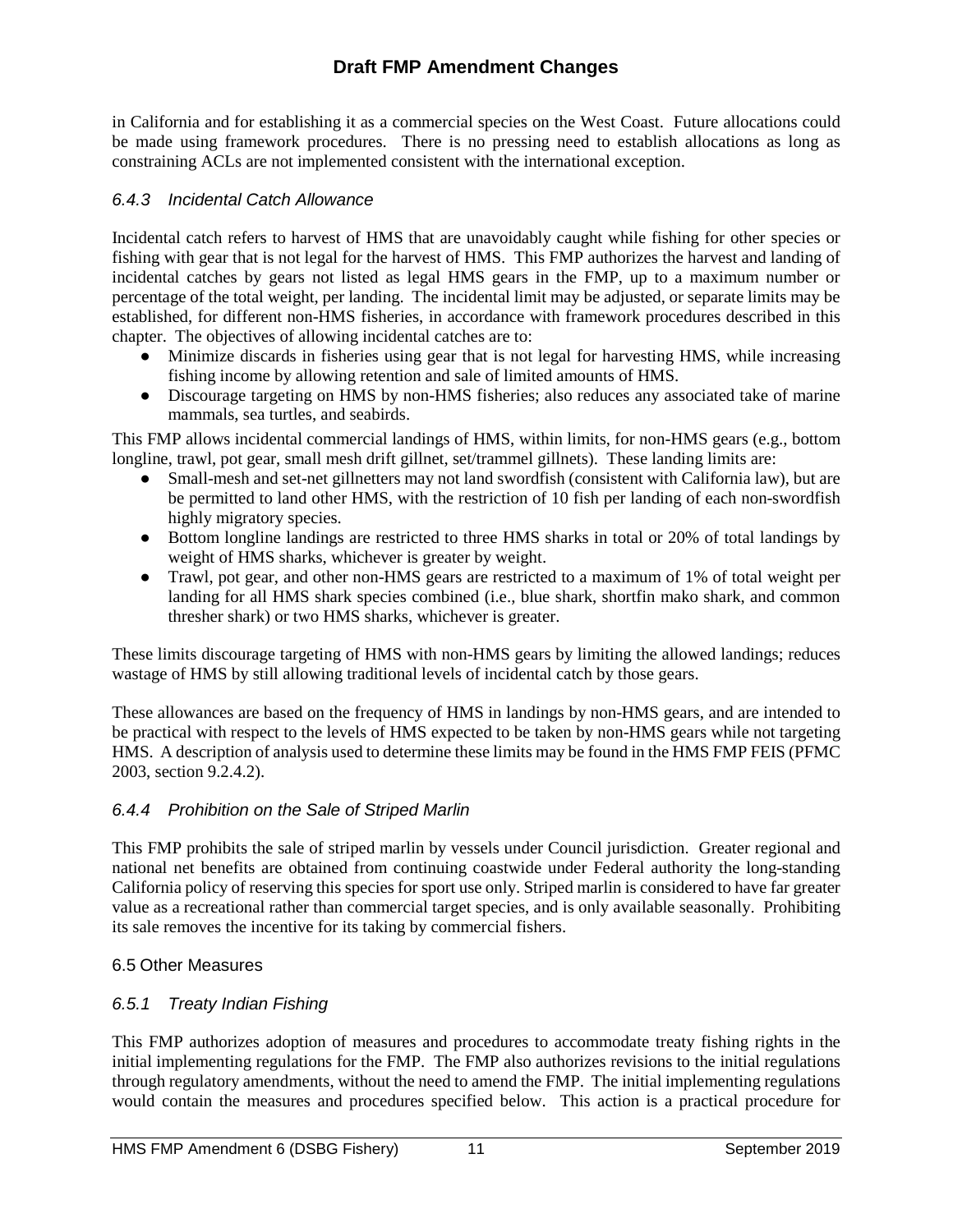accommodating treaty fishing rights, without need of plan amendments for revisions.

#### *Initial Measures and Procedures*

Under the FMP, the initial measures and procedures for accommodating treaty fishing rights are as follows:

- (a) Pacific Coast treaty Indian tribes have treaty rights to harvest HMS in their usual and accustomed (u&a) fishing areas in U.S. waters.
- (b) Pacific Coast treaty Indian tribes means the Hoh, Makah, and Quileute Indian Tribes and the Quinault Indian Nation.
- (c) The NMFS recognizes the areas set forth below as marine u&a fishing grounds of the four Washington coastal tribes. The Makah u&a grounds were adjudicated in U.S. v. Washington, 626 F.Supp. 1405, 1466 (W.D. Wash. 1985), affirmed 730 F.2d 1314 (9th Cir. 1984). The u&a grounds of the Quileute, Hoh, and Quinault tribes have been recognized administratively by NMFS. See, e.g., 64 Fed. Reg. 24087-24088 (May 5, 1999) (u&a grounds for groundfish); 50 C.F.R. 300.64(i) (u&a grounds for halibut). The u&a grounds recognized by NMFS may be revised as ordered by a Federal court.
- (d) Procedures. The rights referred to in paragraph (a) will be implemented by the Secretary of Commerce, after consideration of the tribal request, the recommendation of the Council, and the comments of the public. The rights will be implemented either through an allocation of fish that will be managed by the tribes, or through regulations that will apply specifically to the tribal fisheries. An allocation or a regulation specific to the tribes shall be initiated by a written request from a Pacific Coast treaty Indian tribe to the NMFS West Coast Regional Administrator, at least 120 days prior to the time the allocation is desired to be effective, and will be subject to public review through the Council process. The Secretary recognizes the sovereign status and co-manager role of Indian tribes over shared Federal and tribal fishery resources. Accordingly, the Secretary will develop tribal allocations and regulations in consultation with the affected tribe(s) and, insofar as possible, with tribal consensus.
- (e) Identification. A valid treaty Indian identification card issued pursuant to 25 CFR Part 249, Subpart A, is prima facie evidence that the holder is a member of the Pacific Coast treaty Indian tribe named on the card.
- (f) Fishing (on a tribal allocation or under a Federal regulation applicable to tribal fisheries) by a member of a Pacific Coast treaty Indian tribe within that tribe's u&a fishing area is not subject to provisions of the HMS regulations applicable to non-treaty fisheries.
- (g) Any member of a Pacific Coast treaty Indian tribe must comply with any applicable Federal and tribal laws and regulations, when participating in a tribal HMS fishery implemented under paragraph (d) above.
- (h) Fishing by a member of a Pacific Coast treaty Indian tribe outside that tribe's u&a fishing area, or for a species of HMS not covered by a treaty allocation or applicable Federal regulation, is subject to the HMS regulations applicable to non-treaty fisheries.

### *6.5.2 Procedures for Reviewing State Regulations*

Any state may propose that the Council review a particular state regulation for the purpose of determining its consistency with the FMP and the need for complementary Federal regulations. Although this procedure is directed at the review of new regulations, existing regulations affecting the harvest of HMS managed by the FMP may also be reviewed under this process. The state making the proposal will include a summary of the regulation in question and concise arguments in support of consistency.

Upon receipt of a state's proposal, the Council may make an initial determination whether or not to proceed with the review. If the Council determines that the proposal has insufficient merit or little likelihood of being found consistent, it may terminate the process immediately and inform the petitioning state in writing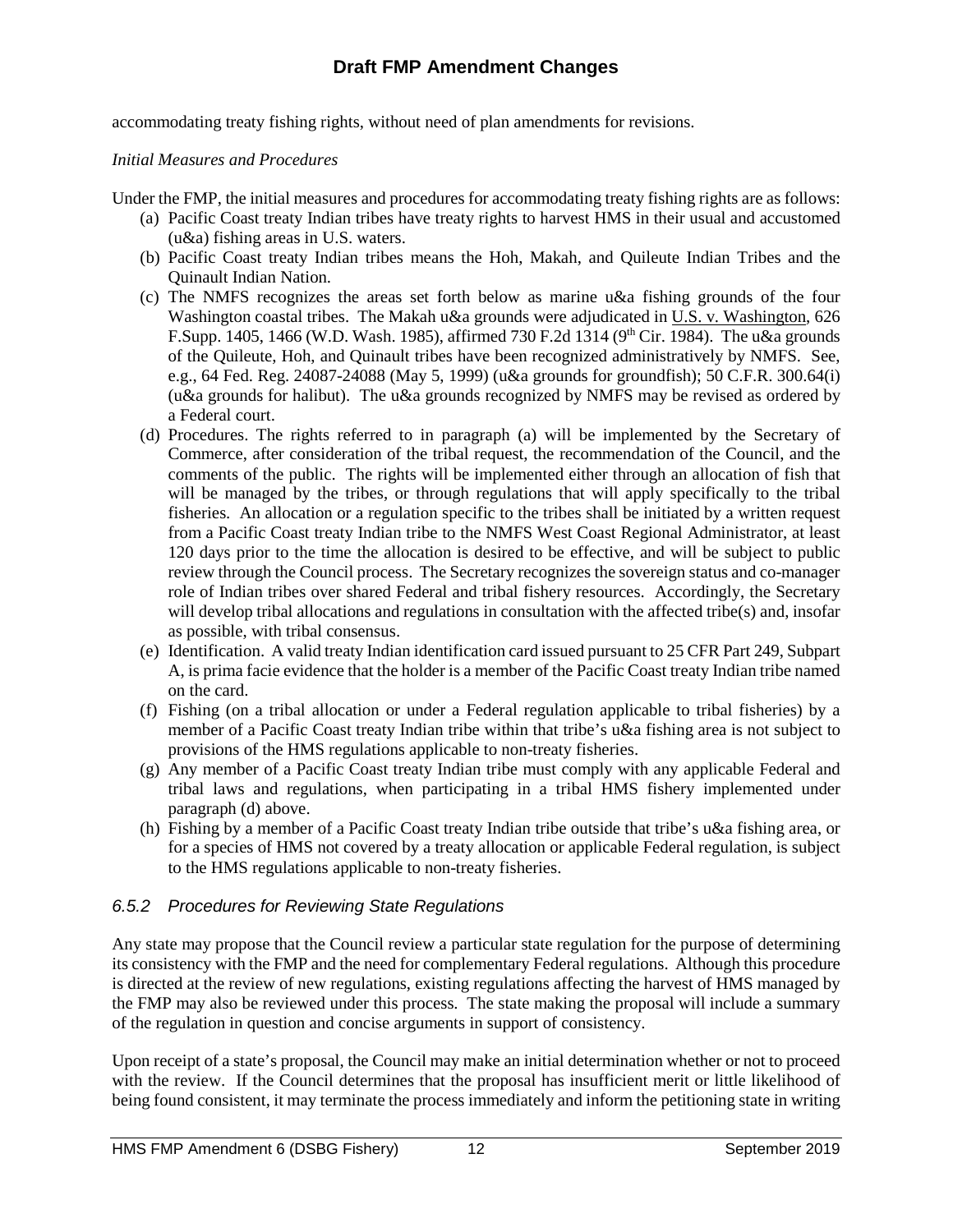of the reasons for its rejection.

If the Council determines sufficient merit exists to proceed with a determination, it will review the state's documentation or prepare an analysis considering, if relevant, the following factors:

- How the proposal furthers, or is not otherwise consistent with, the objectives of the FMP, the MSA, and other applicable law
- Likely effect on or interaction with any other regulations in force for the fisheries in the area concerned
- Expected impacts on the species or species group taken in the fishery sector being affected by the regulation
- Economic impacts of the regulation, including changes in catch, effort, revenue, fishing costs, participation, and income to different sectors being regulated as well as to sectors that might be indirectly affected.
- Any impacts in terms of achievement of harvest guidelines or harvest quotas, maintaining yearround fisheries, maintaining stability in fisheries, prices to consumers, improved product quality, discards, joint venture operations, gear conflicts, enforcement, data collection, or other factors.

The Council will inform the public of the proposal and supporting analysis and invite public comments before and at the next scheduled Council meeting. At its next scheduled meeting, the Council will consider public testimony, public comment, advisory reports, and any further state comments or reports, and determine whether or not the state regulation is consistent with the FMP, and whether or not to recommend implementation of complementary Federal regulations or to endorse state regulations as consistent with the FMP without additional Federal regulations.

If the Council recommends the implementation of complementary Federal regulations, it will forward its recommendation with the proposed rule and rationale to the NMFS Regional Administrator for review and approval. The NMFS Regional Administrator will publish the proposed regulation in the *Federal Register* for public comment, after which, if approved, he/she will publish final regulations as soon as practicable. If the Regional Administrator disapproves the proposed regulations, he/she will inform the Council in writing of the reasons for disapproval.

### *6.5.3 Exempted Fishing Permits*

Existing Federal Procedures. Exempted fishing is defined to be fishing practices that are new to a fishery and not otherwise allowed under an FMP. The NMFS Regional Administrator, using Federal exempted fishing permit (EFP) procedures, may authorize the targeted or incidental harvest of HMS for experimental or exploratory fishing that would otherwise be prohibited. Applicants must submit their application package at least 60 days before the desired effective date of the EFP, provide a statement of purpose and goals of the EFP activity, the species (target and incidental) expected to be harvested, arrangements for disposition of all regulated species and any anticipated impacts on marine mammals or endangered species, and provide the times and places fishing will take place and the type, size, and amount of gear to be used. There are no specific requirements. The NMFS Regional Administrator may restrict the number of experimental permits by total catch, time, area, bycatch, incidental catch, or protected species takes. The NMFS Regional Administrator may require any level of industry-funded observer coverage for these experimental permits.

Exempted fisheries are expected to be of limited size and duration and must be authorized by an EFP issued for the participating vessel in accordance with the criteria and procedures specified in 50 CFR 600.745. The duration of EFPs will ordinarily not exceed one year. Permits will not be renewed automatically. An application must be submitted to the Regional Administrator for each year. A fee sufficient to cover administrative expenses may be charged for EFPs. An applicant for an EFP need not be the owner or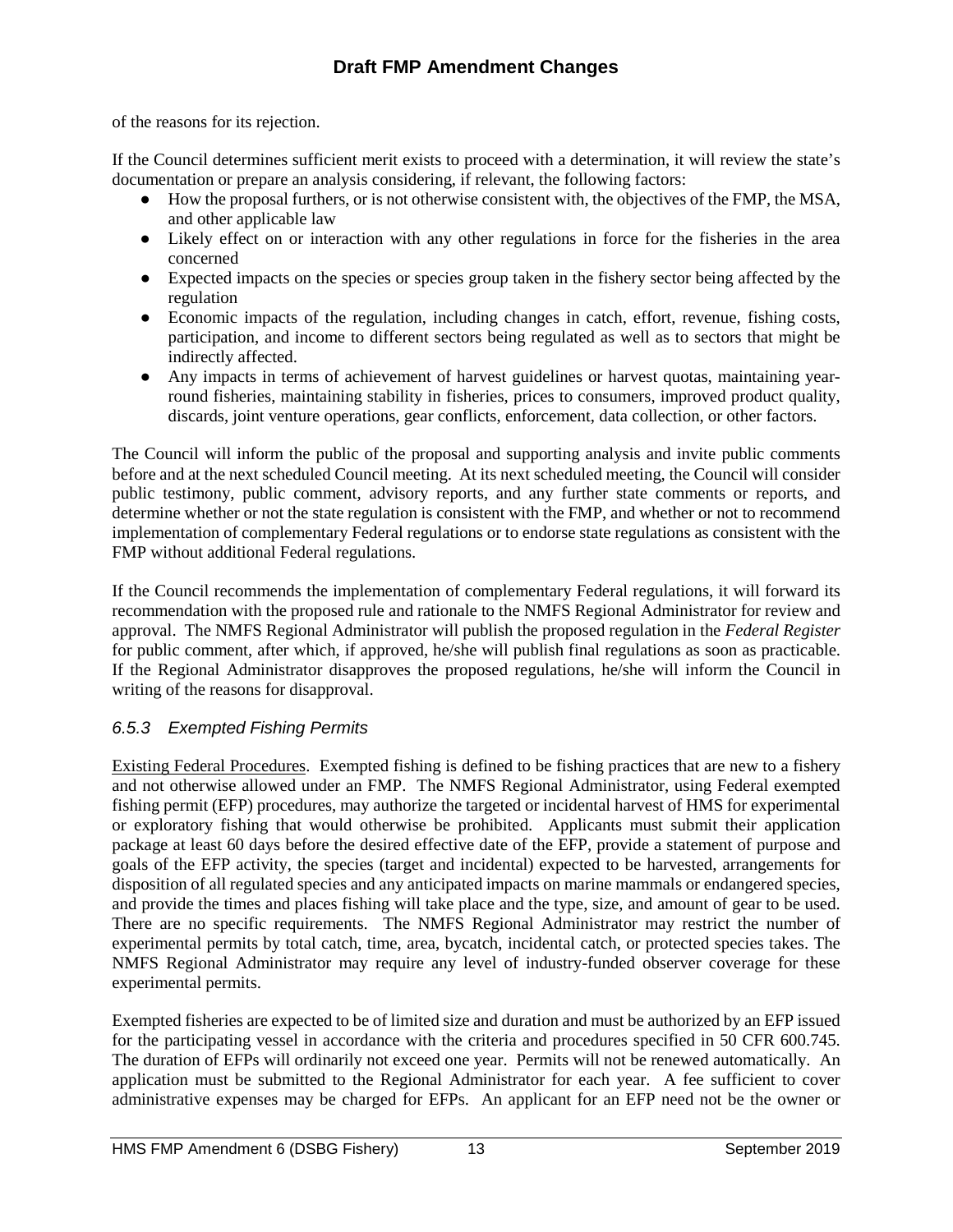operator of the vessel(s) for which the EFP is requested as long as the proposed activity is compatible with limited entry and other management measures in the FMP.

The Regional Administrator or Director may attach terms and conditions to the EFP consistent with the purpose of the exempted fishing, including, but not limited to:

- (a) The maximum amount of each regulated species that can be harvested and landed during the term of the EFP, including trip limitations, where appropriate.
- (b) The number, size(s), name(s), and identification number(s) of the vessel(s) authorized to conduct fishing activities under the EFP.
- (c) The time(s) and place(s) where exempted fishing may be conducted.
- (d) The type, size, and amount of gear that may be used by each vessel operated under the EFP.
- (e) The condition that observers, a vessel monitoring system, or other electronic equipment be carried on board vessels operated under an EFP, and any necessary conditions, such as pre-deployment notification requirements.
- (f) Reasonable data reporting requirements.
- (g) Other conditions as may be necessary to assure compliance with the purposes of the EFP, consistent with the objectives of the FMP and other applicable law.
- (h) Provisions for public release of data obtained under the EFP that are consistent with NOAA confidentiality of statistics procedures at set out in Federal regulations, Chapter 50, Part 600, subpart E. An applicant may be required to waive the right to confidentiality of information gathered while conducting exempted fishing as a condition of an EFP.

Additional FMP Requirements for an Exempted Fishing Permit. This FMP places additional requirements for authorizing an EFP for targeting HMS species, including EC species shared between all four Council FMPs. An EFP proposal will be required to follow a specific Council protocol and be reviewed by the Council prior to application to NMFS. EFP proposals targeting management unit species or HMS EC species will be subject to the protocol for EFPs for HMS Fisheries (Council Operating Procedure #20). EFP proposals targeting EC species shared between all four FMPs, including the HMS FMP, will be subject to the protocol for Shared EC Species (Council Operating Procedure #24)*.* The protocols are intended to ensure the Council has adequate information on all aspects of the proposed fishery and has adequate time to consider, review, and formulate recommendations. These protocols will be available from the Council. They will require additional detailed information and analysis beyond those specifically required for a NMFS EFP. The protocol*s* will specify timing for submissions and timing for Council review.

This FMP authorizes mandatory data reporting and mandatory on-board observers for vessels with exempted fishing permits (PFMC 2003, see section 9.2.4.6). Installation of vessel monitoring units (VMS) aboard vessels with exempted fishing permits may be also required.

The FMP requires that applicants submit for Council review and approval an initial EFP plan prior to formal application to NMFS, following the protocol in the Council Operating Procedure specific to HMS fishery EFPs. The protocol as adopted or modified will include, but not be limited to, the following elements:

- schedule and procedure for submitting EFP applications
- format for applications
- qualification criteria for applicants
- Council internal review procedures
- relevant laws and regulations that must be followed

To serve its constituents, the Council needs this formal process through which it can review and make recommendations on the EFP applications to NMFS.

The Council will review, comment, and make recommendations on the EFP application or plan and may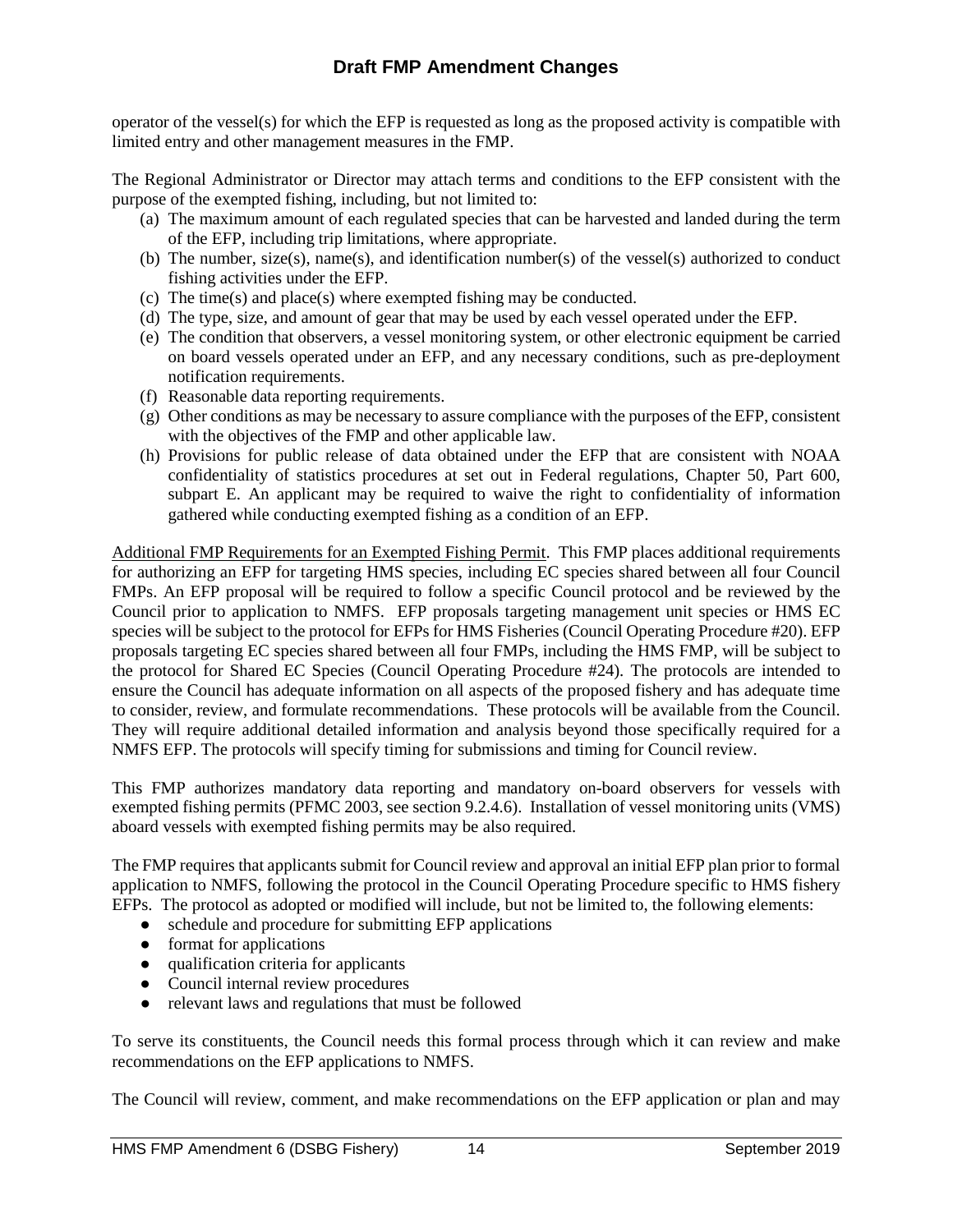require changes or request additional information. The final EFP application or plan and Council recommendations will then be provided by the applicant to NMFS for action. NMFS review and any subsequent issuance of an EFP will then proceed according to regulations specified at 50 CFR 600.745.

### *6.5.4 Temporary Adjustments due to Weather*

The Council will consider and may provide, after consultation with the U.S. Coast Guard (USCG) and fishery participants, temporary adjustments for access to the fishery by vessels otherwise prevented from harvesting because of weather or other ocean conditions affecting the safety of the vessels, except that the adjustment shall not adversely affect conservation efforts in other fisheries or discriminate among participants in the affected fishery. No adjustments due to weather are proposed at this time, as the Council has no information from fishery participants or others to indicate that particular accommodations are needed to provide reasonable opportunity to harvest HMS. There are no quotas or allocations that could not be harvested due to poor weather.

### *6.5.5 Safety of Life at Sea*

National Standard 10 (NS 10) requires that conservation and management measures shall, to the extent practicable, promote the safety of human life at sea. The substantive requirements of NS 10 are fulfilled by Council, NMFS, USCG, and fishing industry consultation on the nature and extent of any adverse effects that proposed management measures may have on safety of human life at sea. The purpose of consultation is to identify and mitigate, to the extent practicable, any adverse effects. 50 CFR 600.355, which implements NS 10, provides lists of safety considerations and mitigation measures that could be considered. To fulfill NS 10, the Council will utilize existing Council and Council subgroup meeting procedures, and the framework provisions of the FMP. Except for automatic actions such as quota closures, the framework provisions require public comment and Council action before management actions are implemented. Safety and weather issues can be considered during the Council process. The USCG has a Council representative who regularly comments on proposed management measures. In addition, the USCG participates on the Council's Enforcement Consultants Committee, which is another forum for considering safety and weather issues. The HMSMT and HMSAS also hold public meetings where safety and weather concerns can be raised and addressed. Mitigation measures may be incorporated into pre-season and in-season actions under the framework procedures.

A NMFS regulation at 50 CFR 600.745 applies to any fishing vessel required to carry an observer as part of a mandatory observer program or carrying an observer as part of a voluntary observer program under the MSA, MMPA (16 U.S.C. 1361 et seq.), the South Pacific Tuna Act of 1988 (16 U.S.C. 973 et seq.), or any other U.S. law. Observers may not depart on a fishing trip aboard a vessel that does not comply with USCG safety requirements or that does not display a current commercial fishing vessel safety examination decal. All vessels required to carry an observer must meet USCG safety requirements and display a current safety decal (issued within the previous two years). Vessels not meeting these requirements are deemed unsafe for purposes of carrying an observer and must correct deficiencies before departing port. The vessel owner or operator must also allow an observer to visually inspect any safety or accommodation requirement if requested. Observers are required to complete a pre-trip safety check of the emergency equipment and are encouraged to review emergency instructions with the operator before the vessel departs port.

#### *6.5.6 Domestic Annual Harvest, Total Allowable Level of Foreign Fishing, and Domestic Annual Processing*

The MSA at 16 U.S.C. §1853(a)(4) requires that each FMP assess and specify 1) the capacity and extent to which U.S. fishing vessels, on an annual basis, will harvest the OY from the fishery (DAH); 2) the portion of the OY which, on an annual basis, will not be harvested by U.S. fishing vessels and can be made available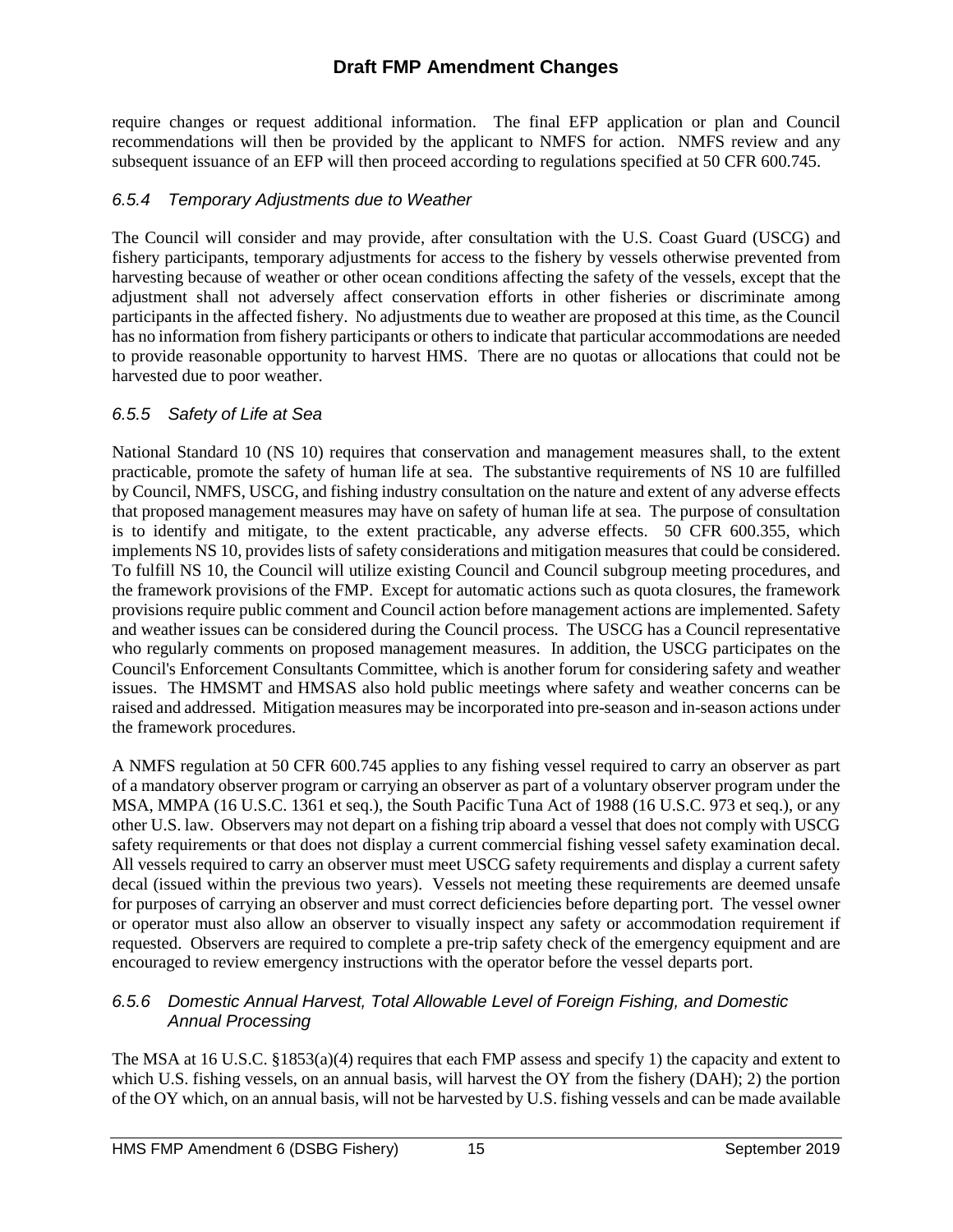for foreign fishing (TALFF); and 3) the capacity and extent to which U.S. fish processors, on an annual basis, will process that portion of the OY that will be harvested by U.S. fishing vessels (DAP). Regulations implementing the MSA at 50 CFR 600.516 further define the total allowable level of foreign fishing, as with respect to any fishery subject to exclusive U.S. fishery management authority (i.e., the portion of the fishery that occurs within the U.S. EEZ)—that portion of the OY of such fishery that will not be caught by U.S. vessels.

All species in the management unit of this FMP are highly migratory and range far beyond the EEZ. As presently defined, the OY for each species is based on MSY for the entire stock, both within and beyond the U.S. EEZ. However, the U.S. domestic fleet harvests only a small portion of the OY, and only a small portion of the U.S. harvest is taken in the EEZ. The rest of the U.S. harvest is taken beyond the EEZ.

Presently, no highly migratory species in excess of U.S. harvest capacity are available for foreign fishing (TALFF) in the EEZ. The DAH of HMS from 1995 through 1999 has averaged 24,349 mt (HMS FMP FEIS Chapter 2, Table 2-1). During this period, an average of 1,074 vessels landed HMS on the West Coast (HMS FMP FEIS Chapter 2, Table 2-64). The amount of fishing gear actually deployed on an annual basis to take management unit species depends on availability of the resource. In all instances, the harvesting capacity of the U.S. fleet along the West Coast exceeds the amount of the resource available in the EEZ.

Similarly, no HMS are available for foreign processing. Chapter 2 of the HMS FMP FEIS documents the characteristics of 20 HMS communities, including the number of processors/buyers in each area. U.S. processors process fish caught within and outside the EEZ by U.S. vessels, and import additional HMS to meet market demand. Therefore, the capacity and extent of domestic annual processing (DAP) exceeds the amount of HMS harvested by U.S. vessels in the EEZ.

A review of the capacity and extent of domestic annual harvest and processing may be conducted periodically if warranted.

### 6.6 Fishery-Specific Conservation and Management Measures

This section describes fishery-specific management measures for the drift gillnet, longline, and purse seine, and deep-set buoy gear fisheries. Other HMS fisheries do not have Federal regulations except for general requirements and prohibitions, such as permits and logbooks.

Management measures may be modified in the future, or new regulations may be implemented, using framework adjustment procedures in the FMP. These measures would stay in effect until revised or removed by specific action.

Management of recreational fishing is mainly deferred to the states in this FMP, reflecting the mainly localized nature of sportfishing issues and values that are best addressed at that level. Although this FMP does have a proposed catch-and-release measure for the recreational fishery that could affect fishing practices, that program is voluntary.

### *6.6.1 Drift Gillnet Fishery Management Measures*

The drift large-mesh (14" minimum mesh size) gillnet fishery for swordfish and shark is managed under numerous complex and detailed Federal and state regulations to protect the populations fished as well as the protected species incidentally taken. These regulations for large-mesh drift gillnets include:

- In addition to State permits, a Federal HMS permit is required.
- Gear restrictions identified in the Pacific Offshore Cetacean Take Reduction Plan are required.
- A drift gillnet can be no longer than 6,000 ft.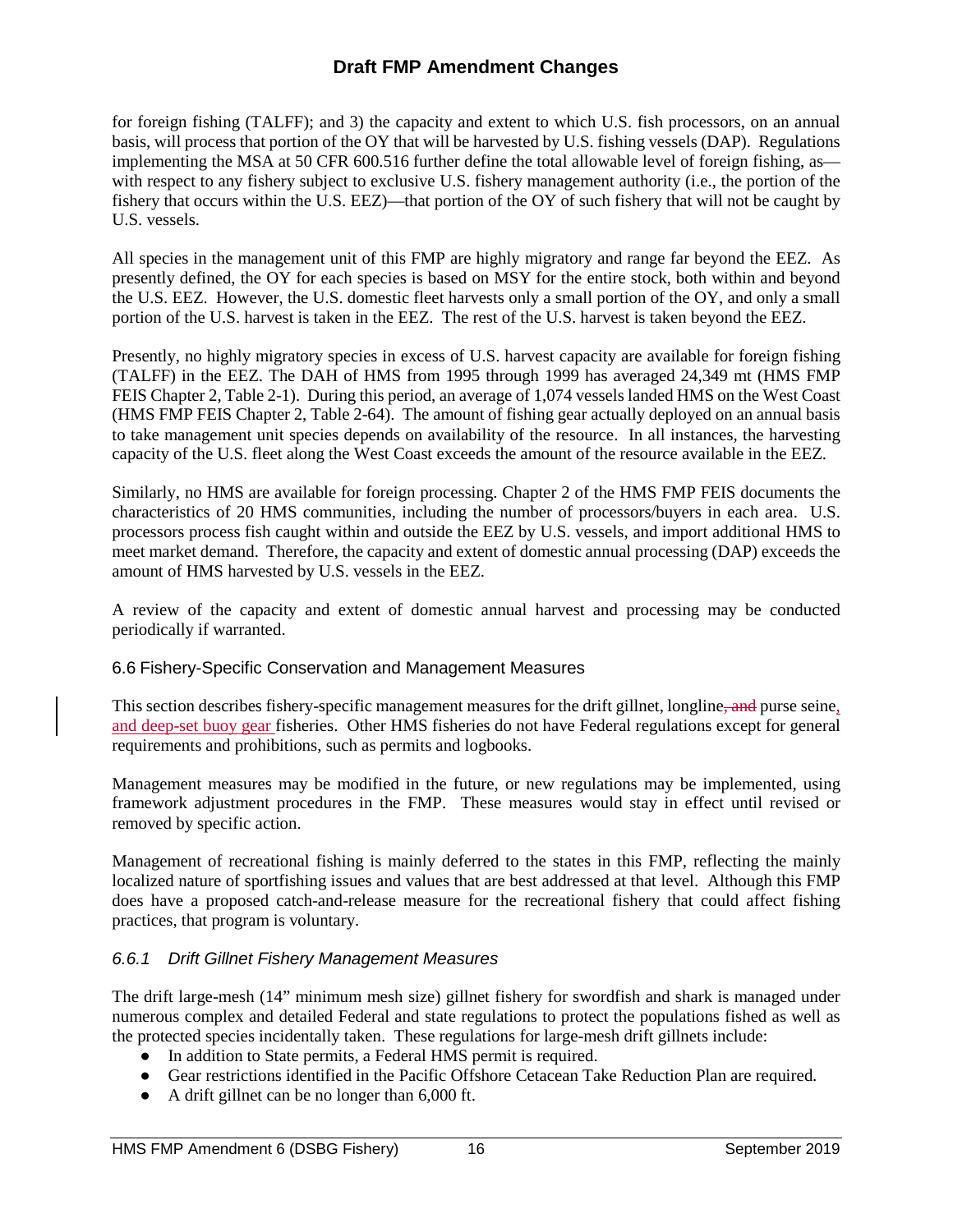- The gear is prohibited in waters off of Washington. This reflects an existing state of Washington prohibition on the use of drift gillnet gear.
- Protected resource area closures include the Pacific Leatherback Conservation Area and the Pacific Loggerhead Conservation Area. The Pacific Loggerhead Conservation Area is effective June, July, and August during a forecasted or occurring El Niño event.
- Mainland area closures include a complete closure of the fishery off of California February 1-April 30, within 75 nm May 1-August 14, and within 25 nm December 15-January 31 the following year; and east of a line approximating 1,000 fm off of Oregon.
- There are other discrete area closures along the California coast and around the Channel Islands.

Regulations implemented through this FMP reflect Federal conservation and management measures in place under the MMPA and ESA and all state regulations for swordfish/shark drift gillnet fishing However, at the time of the original adoption of the FMP, the Council concluded it was premature to federalize the states' limited entry programs, with its increase in Federal costs and administrative burdens. Existing time/area closures in Federal and state regulations were deemed appropriate for adopting intact. Closures off Washington and Oregon are intended to protect common thresher shark, sea turtles, and marine mammals. Oregon does not allow drift gillnets to target thresher shark, although drift gillnet vessels have fished off both states and landed their catch in California.

### *6.6.2 Pelagic Longline Fishery Management Measures*

The pelagic longline measures differ according to their application inside or outside the EEZ:

- The use of pelagic longline gear is prohibited in the EEZ. This avoids/prevents potential bycatch, protected species, and fishery competition problems by continuing the de facto longline prohibition throughout the EEZ. Proposals for research or an EFP for the use of longline gear under this prohibition will be evaluated when the proposals are submitted, according to EFP guidelines.
- Outside the EEZ, the use of pelagic longline gear to make shallow sets to target swordfish is prohibited[.3](#page-16-0) A shallow set is defined as one where the deepest point of the main longline between any two floats, i.e., the deepest point in each sag of the main line, is at a depth less than or equal to 100 m (328.1 ft or 54.6 fm) below the sea surface.

Regulations consistent with those applicable to vessels fishing under a western Pacific longline limited entry permit in 2003 were implemented for pelagic longline vessels permitted under this FMP.<sup>[4](#page-16-1)</sup> These include:

- Area restrictions (in addition to the prohibition on shallow sets): From April 1 through May 31, a vessel may not use longline gear in waters bounded by 0° latitude and 15° N. latitude, and 145° W. longitude and 180° W. longitude, receive fish caught in that area, or land fish caught in that area.
- Gear restrictions applicable when fishing west of 150° W. longitude and north of the equator: Float lines must be longer than 20 m (65.6 ft or 10.9 fm); the use of light sticks is prohibited; when using conventional longline gear at least 15 branch lines between floats must be attached between any two floats; the deepest point of the main longline between any two floats must be deeper than 100

<span id="page-16-0"></span> <sup>3</sup> Originally the FMP would have allowed the use of longline gear to target swordfish with shallow sets east of 150° W. longitude and north of the equator. However, as a consequence of the ESA section 7 consultation for the FMP, the use of shallow sets to target swordfish was prohibited in all waters beyond the EEZ (in addition to the general prohibition on the use of pelagic longline gear inside the West Coast EEZ). This prohibition does not apply to vessels fishing under a western Pacific longline limited entry permit.

<span id="page-16-1"></span><sup>&</sup>lt;sup>4</sup> At the time the FMP was drafted the use of shallow-set longline to target swordfish was prohibited for vessels fishing under a Western Pacific longline limited entry permit. Selected measures, including this prohibition, would have applied to the pelagic longline fishery authorized under this FMP for vessels fishing west of 150° W. longitude and north of the equator. However, the prohibition on using shallow sets to target swordfish by vessels fishing under a Western Pacific longline limited entry permit was lifted in 2004 with measures to mitigate take and mortality of ESA-listed sea turtles.